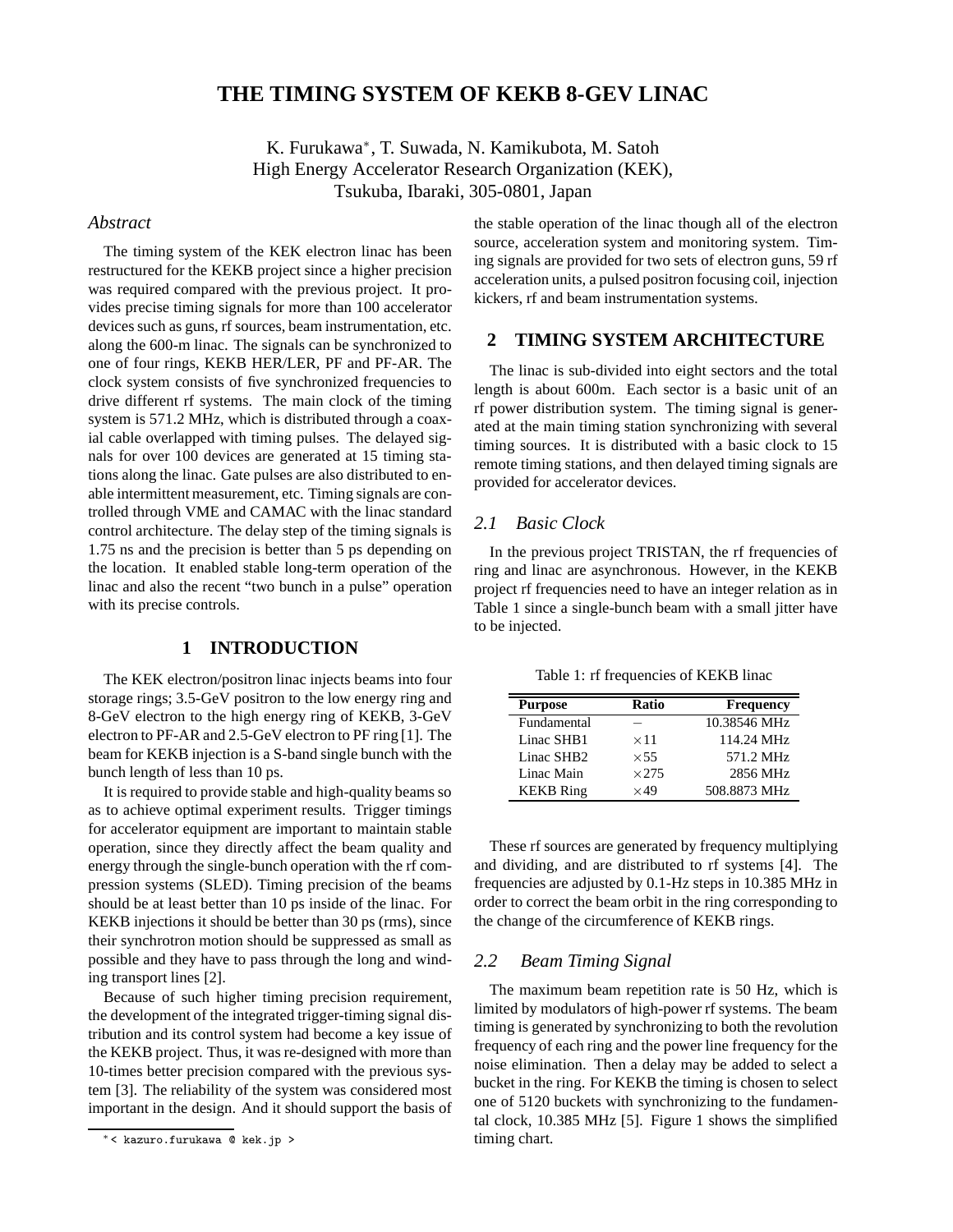

Figure 1: Simplified relation between clock and timing signals.



Figure 2: 50-Hz mono-cycle pulse (above) and the combined 571.2-MHz clock and 50-Hz timing signals transmitted to remote stations.

### *2.3 Distribution of Clock and Timing Signal*

Since many of the timing signals require high precision and they are synchronized to 571.2 MHz in the linac, it is decided to distribute the timing signal with the clock signal. The clock is used to generate delays appropriate for the corresponding purposes and to re-synchronize the timing for the precision.

A 50-Hz mono-cycle pulse with a width of 1 ns and the 571.2-MHz clock of about 36 dBm are combined in a trigger transmitter module at the main timing station as in Fig. 2. It is transmitted on a single 30-D coaxial cable with low loss and good phase stability. Then it is split with directional couplers at remote sector stations, where timing and clock signals are regenerated separately with trigger receiver modules.

### *2.4 Generation of Delayed Timing Signals*

Various delayed timing signals are generated depending on the purposes at the remote timing stations . They are generated by counting the 571.2-MHz clock starting from the beam-timing signal with delay modules. Those mod-

Table 2: Timing signal transmission and generation

| <b>Station</b>   | <b>Beam Station</b> | Primary             | Secondary           |
|------------------|---------------------|---------------------|---------------------|
|                  |                     | Sector              | Sector              |
|                  |                     | <b>Station</b>      | Station             |
| Location         | Electron Gun        | Sub-booster         | Control Room        |
| <b>Number</b>    |                     | 9                   | 5                   |
| <b>Clock</b>     | TD <sub>4</sub> R   | Trigger-            | <b>From Primary</b> |
|                  |                     | Receiver            | <b>Station</b>      |
| <b>Delay</b>     | TD4R                | TD4                 | TD4V                |
| <b>Field Bus</b> | <b>RS232C</b>       | <b>CAMAC</b>        | VME.                |
| <b>Purpose</b>   | Beam                | Low-level rf        | <b>High Power</b>   |
|                  |                     | <b>Beam Monitor</b> | Supply              |

ules are called TD4V, TD4 and TD4R depending on the control interfaces of VME, CAMAC and RS232C.

The 16-bit ECL counter in the module can delay a signal up to 114  $\mu$ s with a timing jitter about 3 ps (rms). Since each accelerator device requires different timing, delay modules are installed separately, and the number of modules is about 160.

### *2.5 Pulsed rf Modulation*

Timing system is used both for low-level microwave generation and high-voltage pulse generation in the rf system. Timing signals for low-level rf are generated at the primary sector stations located at the sub-booster klystrons, and define the rf pulse envelope and the phase-flip timing for rf compressors (SLED). Pulsed rf from a sub-booster klystron is distributed to high-power klystrons (up to 8) inside the sector. While SLED timing is important to maintain stable high-power rf, the system provides sufficient accuracy. The low-level rf timing is optimized to acquire the highest beam energy and to equalize the beam energies of two bunches in a pulse [7].

Timing signals for high-voltage pulses are generated at the secondary sector stations located at the sub-control rooms. They are delayed separately and transmitted to high-power klystron modulators.

There are 59 high-power klystrons in the linac and some of them are put into stand-by mode depending on the operation mode. Two low-level pulse envelopes are generated. One of them synchronized to the beam and another is  $57 \mu s$  apart which corresponds to the stand-by mode. One of them is selected with the high-voltage pulse timing.

### *2.6 Beam and rf Instrumentations*

Timing signals for beam and rf instrumentations are generated at the primary sector stations almost the same way as for rf systems. However, beam repetition is sometimes lower than 50 Hz. Thus, four kinds of gate signals are generated at the main timing station, and are distributed using twisted-pair cables to select the appropriate beam pulses depending on the devices. The TD4 module is equipped